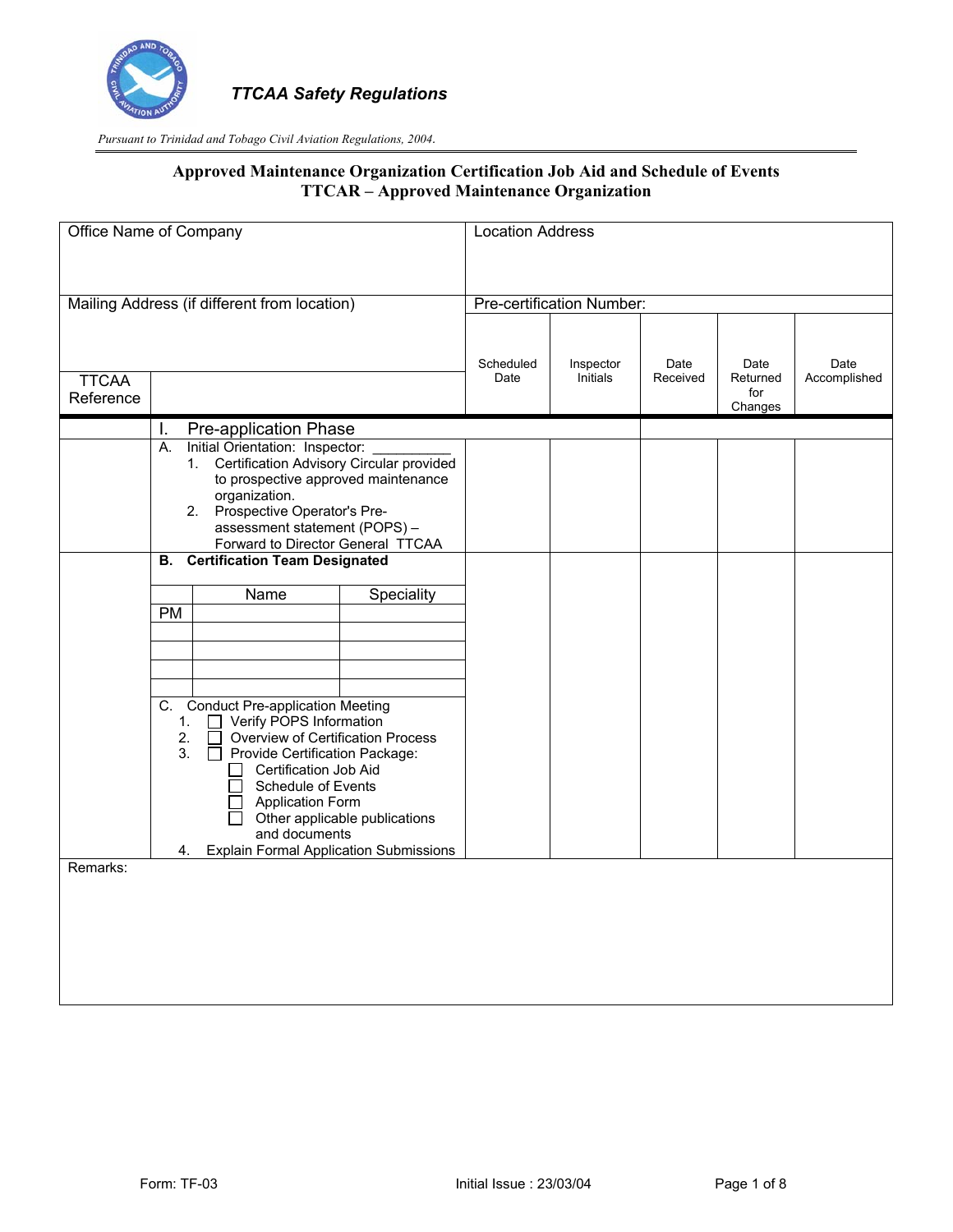

| <b>TTCAA</b> | II. Formal Application Phase                                                                        | Scheduled | Inspector | Date     | Date                       | Date         |
|--------------|-----------------------------------------------------------------------------------------------------|-----------|-----------|----------|----------------------------|--------------|
| Reference    |                                                                                                     | Date      | Initials  | Received | Returned<br>for<br>Changes | Accomplished |
|              | Review Applicant's Submission<br>А.                                                                 |           |           |          |                            |              |
|              | 1. Formal Application Form                                                                          |           |           |          |                            |              |
|              | Application Form (Approved<br>а.<br>Maintenance Organization)                                       |           |           |          |                            |              |
|              | <b>Formal Application Attachments</b><br>2.<br>Two completed maintenance<br>а.<br>procedure manuals |           |           |          |                            |              |
|              | <b>Completed Quality Assurance</b><br>b.<br>Programme                                               |           |           |          |                            |              |
|              | Completed initial training<br>c.<br>programme                                                       |           |           |          |                            |              |
|              | Completed compliance statement<br>d.                                                                |           |           |          |                            |              |
|              | Completed schedule of events<br>е.                                                                  |           |           |          |                            |              |
|              | f.<br>Roster, records and qualifications of<br>certifying staff                                     |           |           |          |                            |              |
|              | Qualifications of management<br>g.<br>personnel                                                     |           |           |          |                            |              |
|              | Completed capability list<br>h.                                                                     |           |           |          |                            |              |
|              | i.<br>Completed training programme                                                                  |           |           |          |                            |              |
|              | j.<br>Purchase, Lease, and/or contract<br>agreement                                                 |           |           |          |                            |              |
|              | Evaluation of TTCAA Resources Capability<br>В.<br>Based on Schedule of Events                       |           |           |          |                            |              |
| Remarks:     |                                                                                                     |           |           |          |                            |              |
|              |                                                                                                     |           |           |          |                            |              |
|              | <b>Formal Application Meeting</b><br>C.                                                             |           |           |          |                            |              |
|              | 1. Schedule of Events<br>Date: Time                                                                 |           |           |          |                            |              |
|              | Discuss each Submission<br>2.                                                                       |           |           |          |                            |              |
|              | 3.<br>Resolve Discrepancies/ open Items<br><b>Review Certification Process</b><br>4.                |           |           |          |                            |              |
|              | Review impact if Schedule of Events<br>5.<br>are not met                                            |           |           |          |                            |              |
|              | Issue letter accepting/rejecting Formal<br>D.<br>Application                                        |           |           |          |                            |              |
| Remarks:     |                                                                                                     |           |           |          |                            |              |
|              |                                                                                                     |           |           |          |                            |              |
|              |                                                                                                     |           |           |          |                            |              |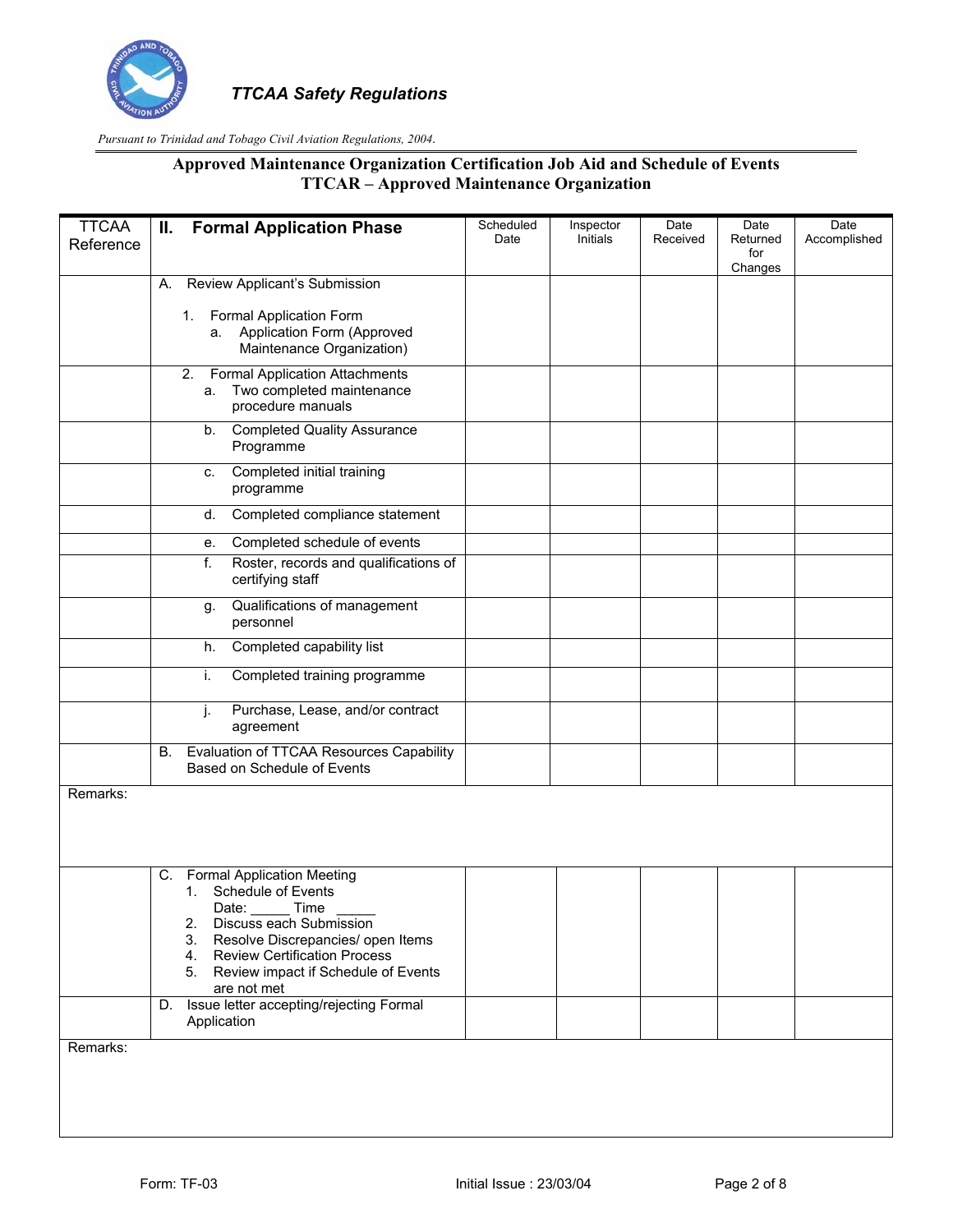

| <b>TTCAA</b><br>Reference | III. Document Evaluation Phase                                                                                                                                                                                                                              | Scheduled<br>Date | Inspector<br>Initials | Date<br>Received | Date<br>Returned<br>for | Date<br>Accomplished |
|---------------------------|-------------------------------------------------------------------------------------------------------------------------------------------------------------------------------------------------------------------------------------------------------------|-------------------|-----------------------|------------------|-------------------------|----------------------|
|                           | Evaluate Applicable Training Programmes<br>А.<br><b>Training Maintenance Personnel</b><br>1.<br>Initial, appropriate to assigned<br>а.<br>tasks                                                                                                             |                   |                       |                  | Changes                 |                      |
|                           | Knowledge and skills related in<br>b.<br>human performance                                                                                                                                                                                                  |                   |                       |                  |                         |                      |
|                           | <b>Training Certifying Staff</b><br>2.<br>Pre-qualification standards<br>а.<br>identified                                                                                                                                                                   |                   |                       |                  |                         |                      |
|                           | Basic engineering theory relevant<br>b.<br>to the airframe structure and<br>systems to the class of aircraft                                                                                                                                                |                   |                       |                  |                         |                      |
|                           | Specific aircraft type on which the<br>C.<br>person is intended to become the<br>certifying individual including the<br>impact of repairs and system/<br>structural defects                                                                                 |                   |                       |                  |                         |                      |
|                           | Company procedures relevant to<br>d.<br>the tasks                                                                                                                                                                                                           |                   |                       |                  |                         |                      |
|                           | Knowledge and skills related in<br>е.<br>human performance                                                                                                                                                                                                  |                   |                       |                  |                         |                      |
|                           | <b>Continuation Training</b><br>3.<br>Changes in Approved<br>а.<br>Maintenance Organization<br>procedures                                                                                                                                                   |                   |                       |                  |                         |                      |
|                           | Changes to aircraft types<br>b.                                                                                                                                                                                                                             |                   |                       |                  |                         |                      |
|                           | Changes to aeronautical product<br>c.<br>types                                                                                                                                                                                                              |                   |                       |                  |                         |                      |
| Remarks:                  |                                                                                                                                                                                                                                                             |                   |                       |                  |                         |                      |
|                           | <b>B.</b><br><b>Evaluate Personnel Qualifications</b><br>1. Management Personnel<br>Base Maintenance Manager<br>а.<br>b. Line Maintenance Manager<br>c. Workshop manager<br><b>Quality Manager</b><br>d.<br>Other management personnel as<br>е.<br>assigned |                   |                       |                  |                         |                      |
|                           | Certifying Staff<br>2.                                                                                                                                                                                                                                      |                   |                       |                  |                         |                      |
|                           | 3.<br>Maintenance Personnel                                                                                                                                                                                                                                 |                   |                       |                  |                         |                      |
|                           | Instructor(s)<br>4.                                                                                                                                                                                                                                         |                   |                       |                  |                         |                      |
| Remarks:                  |                                                                                                                                                                                                                                                             |                   |                       |                  |                         |                      |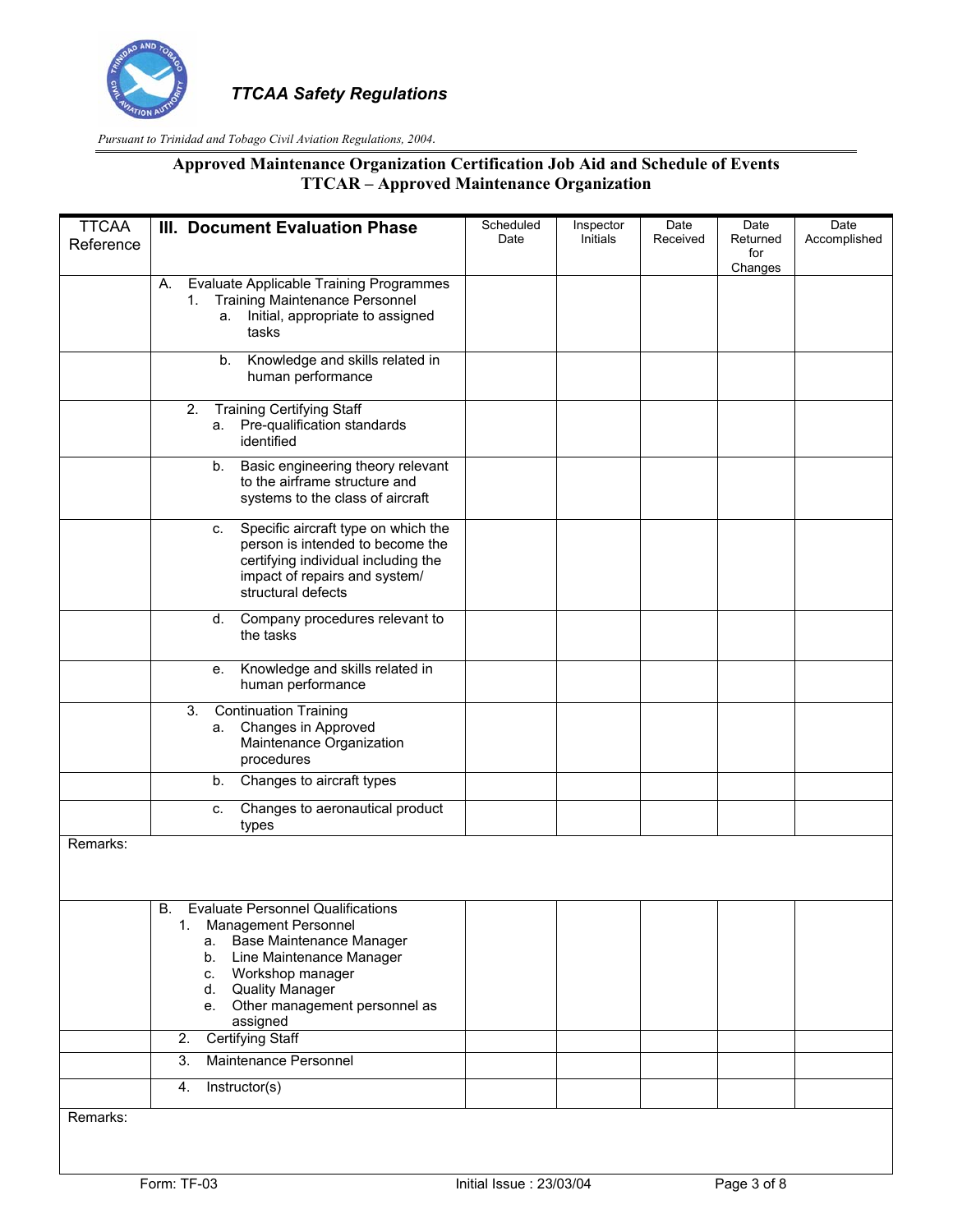

## **Approved Maintenance Organization Certification Job Aid and Schedule of Events TTCAR – Approved Maintenance Organization**

| <b>TTCAA</b> | III. Document Evaluation Phase                                                      | Scheduled<br>Date | Inspector<br>Initials | Date<br>Received | Date<br>Returned | Date<br>Accomplished |
|--------------|-------------------------------------------------------------------------------------|-------------------|-----------------------|------------------|------------------|----------------------|
| Reference    | (Continued)                                                                         |                   |                       |                  | for<br>Changes   |                      |
|              | Evaluate Applicable Manual(s)<br>C.<br>1. Completed Maintenance Procedure<br>Manual |                   |                       |                  |                  |                      |
|              | $\overline{2}$ .<br><b>Completed Quality Assurance System</b>                       |                   |                       |                  |                  |                      |
|              | 3.<br><b>Completed Training Programme</b>                                           |                   |                       |                  |                  |                      |
|              | Other<br>4.                                                                         |                   |                       |                  |                  |                      |
| Remarks:     |                                                                                     |                   |                       |                  |                  |                      |
|              |                                                                                     |                   |                       |                  |                  |                      |
|              |                                                                                     |                   |                       |                  |                  |                      |
|              |                                                                                     |                   |                       |                  |                  |                      |
|              |                                                                                     |                   |                       |                  |                  |                      |
|              |                                                                                     |                   |                       |                  |                  |                      |
|              | <b>Other Document Evaluations</b><br>D.<br>1.<br><b>Completed Application Form</b>  |                   |                       |                  |                  |                      |
|              | (Approved Maintenance Organization)                                                 |                   |                       |                  |                  |                      |
|              |                                                                                     |                   |                       |                  |                  |                      |
|              | Schedule of Events<br>2.                                                            |                   |                       |                  |                  |                      |
|              | $\overline{3}$ .<br><b>Completed Compliance Statement</b>                           |                   |                       |                  |                  |                      |
|              | <b>Completed Capability List</b><br>4.                                              |                   |                       |                  |                  |                      |
|              | 5.<br>Purchase, Contract, Lease<br>Agreements                                       |                   |                       |                  |                  |                      |
|              | <b>Test Equipment/Precision Tool</b><br>6.<br>Certificate of Calibrations           |                   |                       |                  |                  |                      |
|              | Copy of approved specification(s) for<br>7.<br><b>Specialised Service Rating</b>    |                   |                       |                  |                  |                      |
|              | Revised POPS, if appropriate<br>8.                                                  |                   |                       |                  |                  |                      |
|              | 9.<br>Training Contracts, if appropriate                                            |                   |                       |                  |                  |                      |
|              | 10. Maintenance Contracts/Agreements                                                |                   |                       |                  |                  |                      |
|              | 11. Exemption/Deviation<br>Requests/Justification                                   |                   |                       |                  |                  |                      |

Remarks: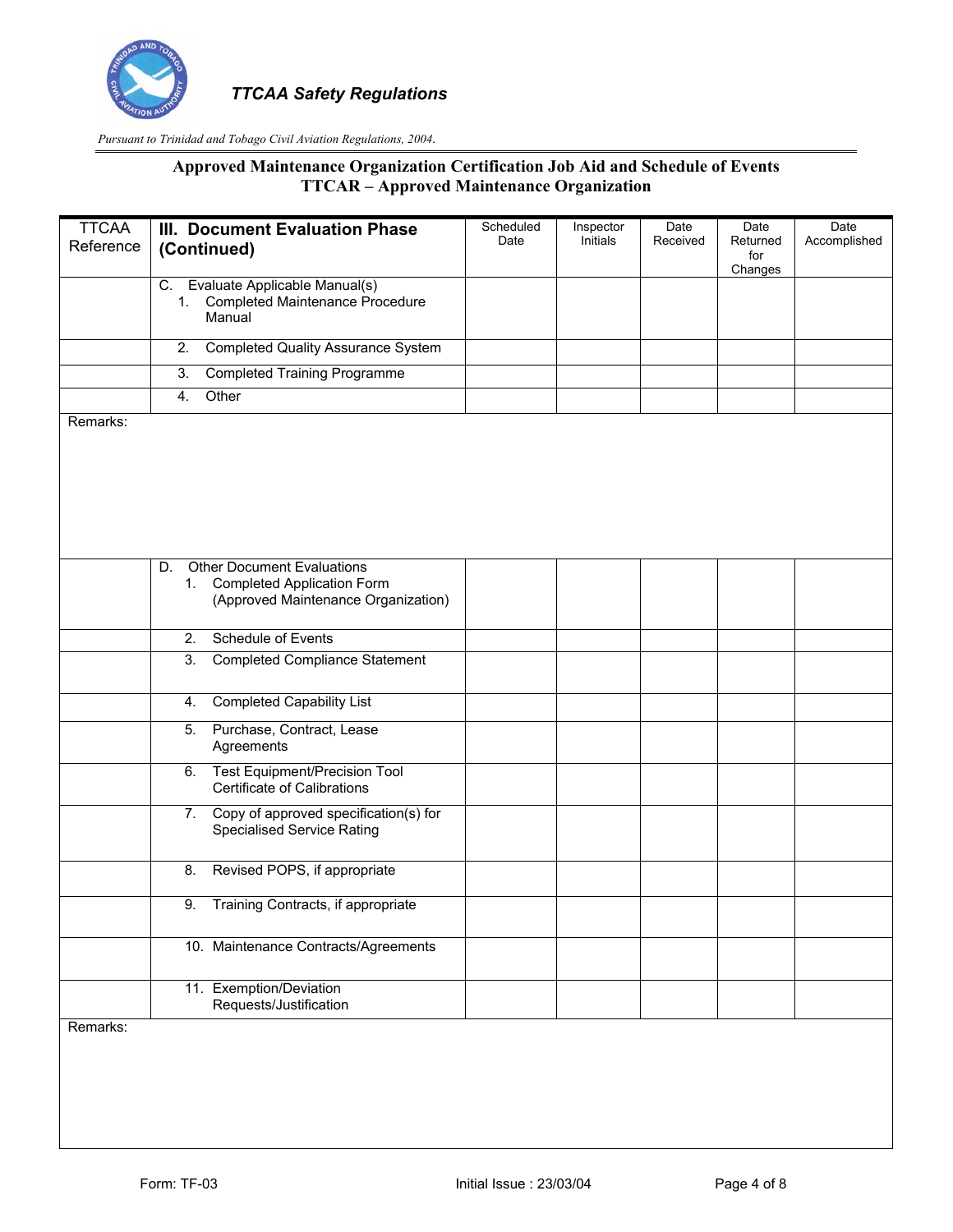

| <b>TTCAA</b><br>Reference | IV. Demonstration and Inspection<br><b>Phase</b>                                                                                                              | Scheduled<br>Date | Inspector<br>Initials | Date<br>Received | Date<br>Returned | Date<br>Accomplished |
|---------------------------|---------------------------------------------------------------------------------------------------------------------------------------------------------------|-------------------|-----------------------|------------------|------------------|----------------------|
|                           |                                                                                                                                                               |                   |                       |                  | for<br>Changes   |                      |
|                           | <b>Evaluate Organization Conducting Training</b><br>А.<br>1. Training Facilities                                                                              |                   |                       |                  |                  |                      |
|                           | <b>Training Schedules</b><br>2.                                                                                                                               |                   |                       |                  |                  |                      |
|                           | 3.<br>Instructor Qualification/Training                                                                                                                       |                   |                       |                  |                  |                      |
|                           | Management Personnel<br>4.                                                                                                                                    |                   |                       |                  |                  |                      |
|                           | <b>Training Evaluation</b><br>5.                                                                                                                              |                   |                       |                  |                  |                      |
|                           | <b>Certifying Staff Training</b><br>6.                                                                                                                        |                   |                       |                  |                  |                      |
|                           | Evaluation<br>7.<br>Basic engineering relevant to type<br>а.<br>of aircraft structure and systems<br>Approved Maintenance<br>Organization intends to maintain |                   |                       |                  |                  |                      |
|                           | Aircraft specific to each certifying<br>b.<br>staff related to impact of repairs<br>and system/structural defects                                             |                   |                       |                  |                  |                      |
|                           | Approved Maintenance<br>c.                                                                                                                                    |                   |                       |                  |                  |                      |
|                           | Organization procedures related<br>d.<br>to the task                                                                                                          |                   |                       |                  |                  |                      |
|                           | Assigned tasks and<br>е.<br>responsibilities                                                                                                                  |                   |                       |                  |                  |                      |
|                           | f.<br>Knowledge and skills related to<br>human performance                                                                                                    |                   |                       |                  |                  |                      |
|                           | Co-ordination with other<br>g.<br>maintenance personnel and flight<br>crew                                                                                    |                   |                       |                  |                  |                      |
|                           | Curriculum and standards for<br>h.<br>training                                                                                                                |                   |                       |                  |                  |                      |
|                           | Pre-qualification Evaluation for<br>i.<br>Certifying Staff                                                                                                    |                   |                       |                  |                  |                      |
|                           | <b>Initial Training</b><br>j.                                                                                                                                 |                   |                       |                  |                  |                      |
|                           | <b>Continuation Training</b><br>k.                                                                                                                            |                   |                       |                  |                  |                      |
|                           | Other<br>Ι.                                                                                                                                                   |                   |                       |                  |                  |                      |
|                           | Maintenance Personnel Training<br>8.<br>Evaluation<br>Assigned tasks and responsibilities<br>а.                                                               |                   |                       |                  |                  |                      |
|                           | Knowledge and skills related to<br>b.<br>human performance                                                                                                    |                   |                       |                  |                  |                      |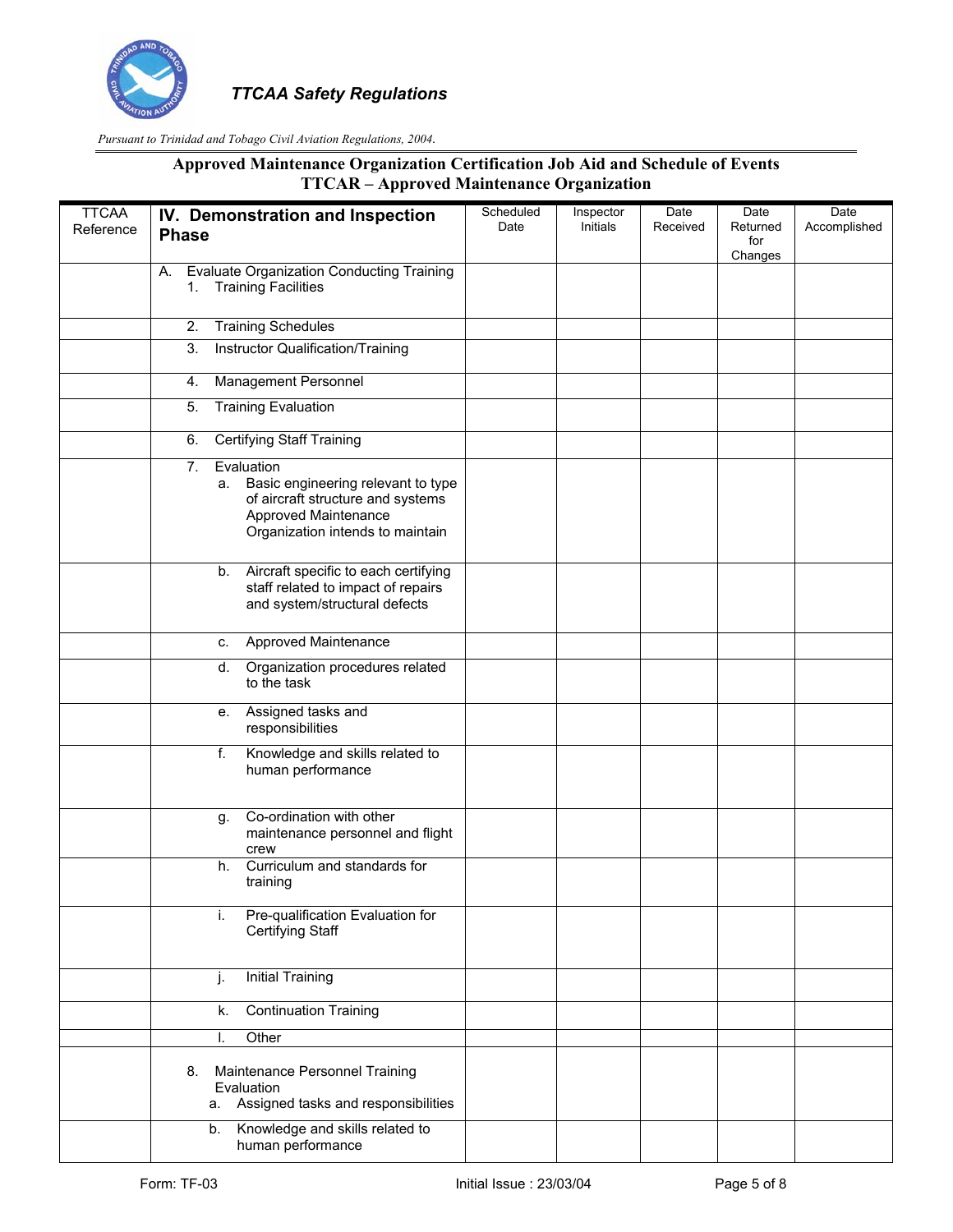

## **Approved Maintenance Organization Certification Job Aid and Schedule of Events TTCAR – Approved Maintenance Organization**

Remarks:

| TTCAA<br>Reference | IV. Demonstration and Inspection<br><b>Phase (continued</b> | Scheduled<br>Date | Inspector<br>Initials | Date<br>Received | Date<br>Returned<br>for<br>Changes | Date<br>Accomplished |
|--------------------|-------------------------------------------------------------|-------------------|-----------------------|------------------|------------------------------------|----------------------|
|                    | В.<br>Inspect Maintenance Base<br><b>Works Areas</b><br>1.  |                   |                       |                  |                                    |                      |
|                    | Tools<br>2.                                                 |                   |                       |                  |                                    |                      |
|                    | 3.<br>Equipment                                             |                   |                       |                  |                                    |                      |
|                    | Technical Data<br>4.                                        |                   |                       |                  |                                    |                      |
|                    | 5.<br>Stores (parts, equipment, materials)                  |                   |                       |                  |                                    |                      |
|                    | Test Equipment/Precision tools<br>6.                        |                   |                       |                  |                                    |                      |
|                    | <b>Test Stands</b><br>7.                                    |                   |                       |                  |                                    |                      |

Remarks:

|                              |               | C. Recordkeeping location/system<br>1. Personnel records                    |  |  |  |
|------------------------------|---------------|-----------------------------------------------------------------------------|--|--|--|
|                              |               | 2. Test Equipment/Precision Tool<br>Certificate of Calibrations/Data Sheets |  |  |  |
|                              | $\mathcal{S}$ | Maintenance Records                                                         |  |  |  |
|                              |               | Other                                                                       |  |  |  |
| $\mathbf{D}$ and a subset of |               |                                                                             |  |  |  |

Remarks: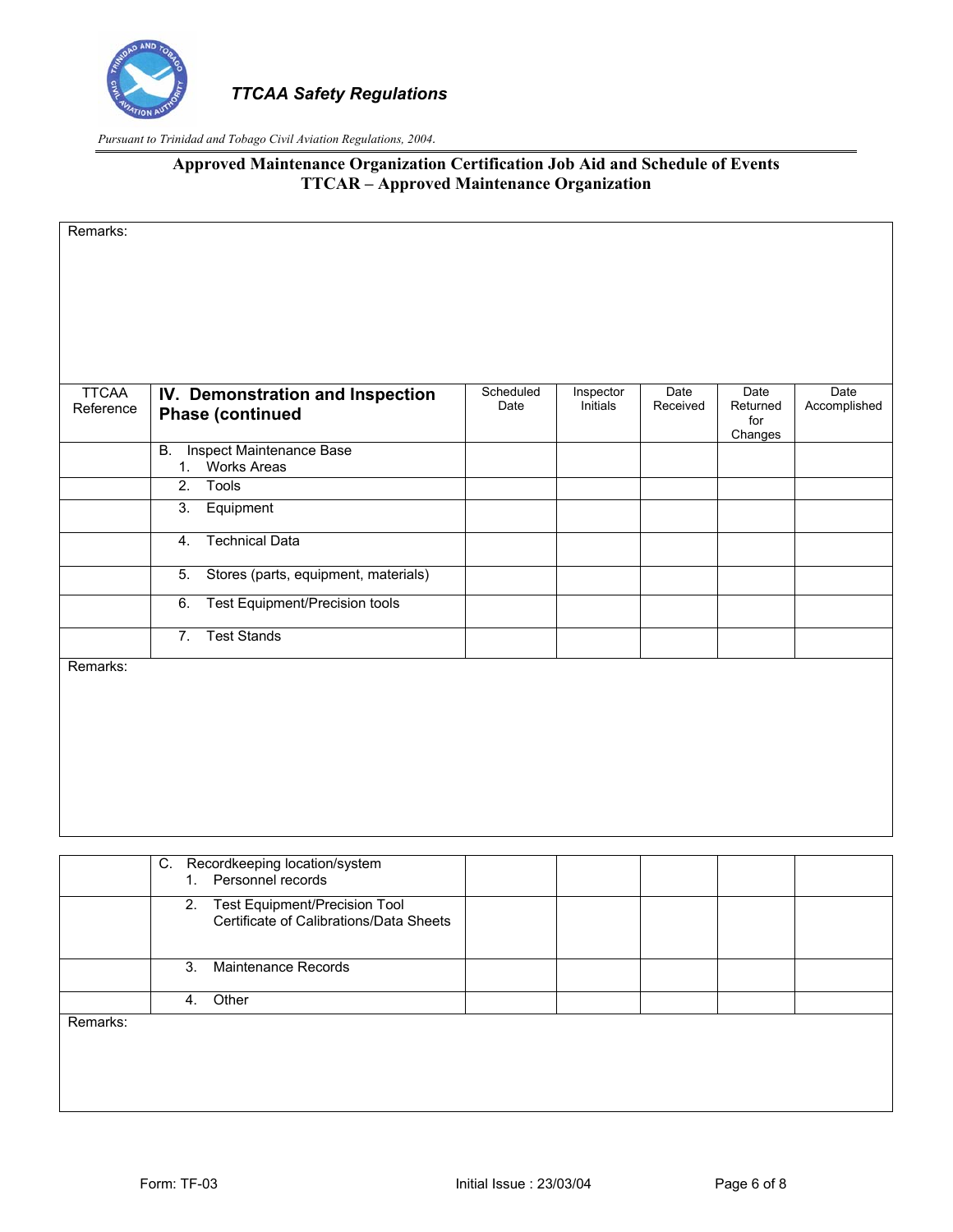

| <b>TTCAA</b><br>Reference |          | V. Certification Phase                                                                                                                      | Scheduled<br>Date | Inspector<br><b>Initials</b> | Date<br>Received | Date<br>Returned | Date<br>Accomplished |
|---------------------------|----------|---------------------------------------------------------------------------------------------------------------------------------------------|-------------------|------------------------------|------------------|------------------|----------------------|
|                           |          |                                                                                                                                             |                   |                              |                  | for<br>Changes   |                      |
|                           | Α.       | Complete Form (Approved Maintenance<br>Organization)                                                                                        |                   |                              |                  |                  |                      |
|                           |          | B. Prepare Approved Maintenance<br><b>Organization Certificate</b>                                                                          |                   |                              |                  |                  |                      |
|                           |          | C. Prepare Approved Maintenance<br><b>Organization Operations Specifications</b>                                                            |                   |                              |                  |                  |                      |
|                           |          | D. Present signed Approved Maintenance<br>Organization Certificate and Operations<br>Specifications to Approved Maintenance<br>Organization |                   |                              |                  |                  |                      |
| Remarks:                  |          |                                                                                                                                             |                   |                              |                  |                  |                      |
|                           |          |                                                                                                                                             |                   |                              |                  |                  |                      |
|                           |          |                                                                                                                                             |                   |                              |                  |                  |                      |
|                           |          |                                                                                                                                             |                   |                              |                  |                  |                      |
|                           | Е.<br>a. | <b>Prepare Certification Report</b><br>1. Assemble Report/Attachments<br>Completed POPS                                                     |                   |                              |                  |                  |                      |
|                           | b.       | <b>Completed Formal Application Form</b><br>(Approved Maintenance Organization)                                                             |                   |                              |                  |                  |                      |
|                           | c.       | <b>Completed Compliance Statement</b>                                                                                                       |                   |                              |                  |                  |                      |
|                           | d.       | Copy lease/contract agreement(s)                                                                                                            |                   |                              |                  |                  |                      |
|                           | е.       | Copy of signed Approved<br>Maintenance Organization Certificate                                                                             |                   |                              |                  |                  |                      |
|                           | f.       | Copy of signed Approved<br>Maintenance Organization Operations<br>Specifications                                                            |                   |                              |                  |                  |                      |
|                           | g.       | Copy of completed Capability List                                                                                                           |                   |                              |                  |                  |                      |
|                           | h.       | Copy of other Contracting States<br>Certificate(s) and Operations<br>Specifications                                                         |                   |                              |                  |                  |                      |